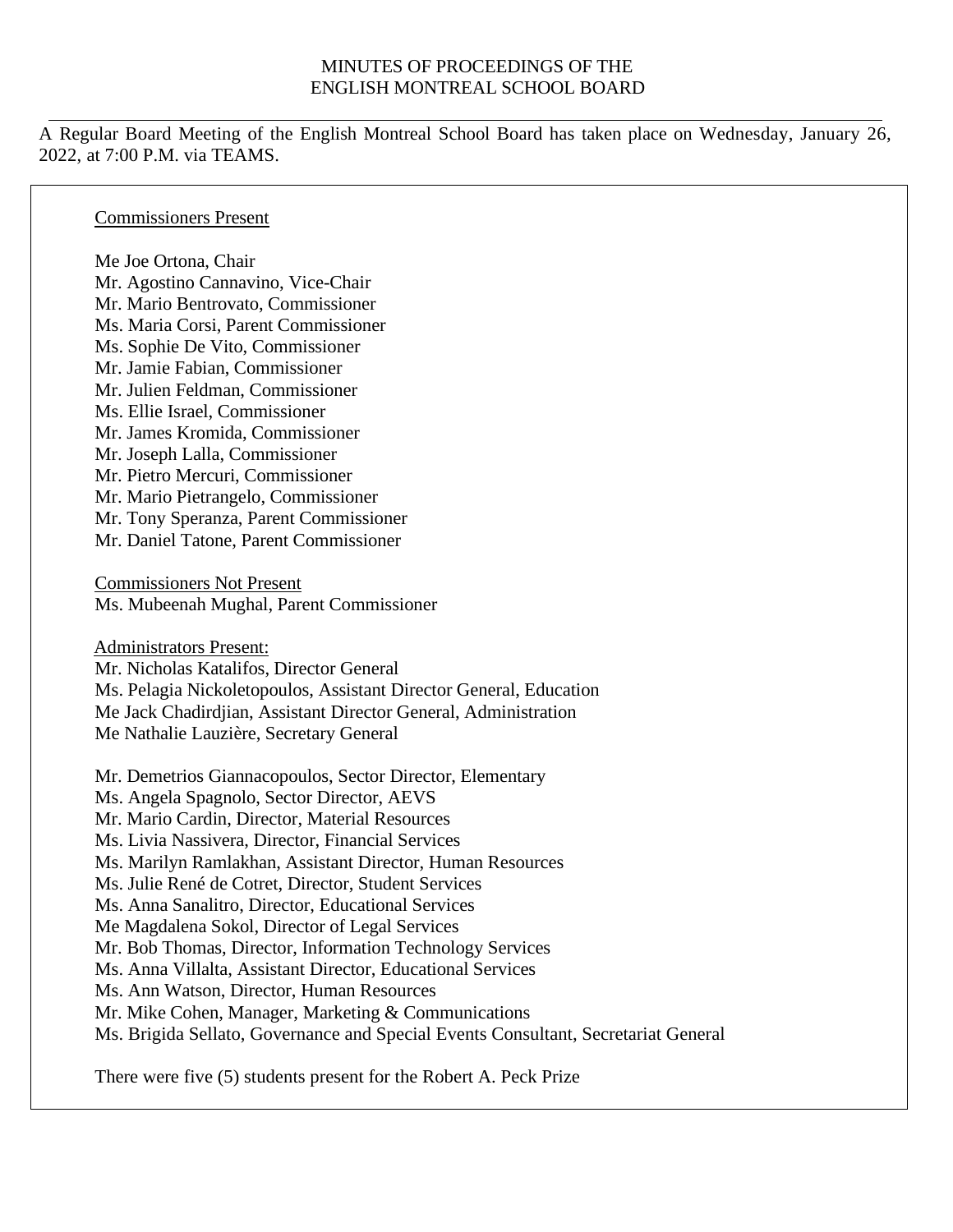| 1.                                                                                                                                                  | <b>Approval of Agenda</b>                                                                                                                                                                    |  |  |
|-----------------------------------------------------------------------------------------------------------------------------------------------------|----------------------------------------------------------------------------------------------------------------------------------------------------------------------------------------------|--|--|
|                                                                                                                                                     | IT WAS MOVED BY MR. JAMIE FABIAN AND UNANIMOUSLY RESOLVED THAT the agenda<br>be approved, as presented.                                                                                      |  |  |
|                                                                                                                                                     | Vote: 14-0-0, Adopted<br>Resolution #22-01-26-1                                                                                                                                              |  |  |
|                                                                                                                                                     |                                                                                                                                                                                              |  |  |
| 2.                                                                                                                                                  | Robert A. Peck Prize for Excellence in French                                                                                                                                                |  |  |
| The item was presented by the School Board's French Consultants, Marlène Boudreault and Hélène Goetz.                                               |                                                                                                                                                                                              |  |  |
| The prize is given annually to a graduating student or students of the EMSB who has/have achieved the highest<br>mark in French Secondary Language. |                                                                                                                                                                                              |  |  |
|                                                                                                                                                     | There are 6 recipients for the prize for 2020-2021 who attained the mark of 100%:                                                                                                            |  |  |
|                                                                                                                                                     | Melina Aravantinos, Royal West Academy<br>Amélie Chambon, Royal West Academy                                                                                                                 |  |  |
|                                                                                                                                                     | Sophie Paradis, Royal Vale                                                                                                                                                                   |  |  |
|                                                                                                                                                     | Rita Petrecca, Laurier Macdonald                                                                                                                                                             |  |  |
| Helena Senécal, Royal West Academy<br>Stefania Teresa Zambardi, Vincent Massey Collegiate                                                           |                                                                                                                                                                                              |  |  |
|                                                                                                                                                     | They will be receiving a medal and a cheque of \$100.                                                                                                                                        |  |  |
|                                                                                                                                                     | Congratulations to all!                                                                                                                                                                      |  |  |
| 3.                                                                                                                                                  | Presentation of the 2020-2021 Annual Report                                                                                                                                                  |  |  |
|                                                                                                                                                     | The item was presented by the School Board's Commitment-to-Success & Educational Projects Consultant, Tracey<br>Mangal.                                                                      |  |  |
|                                                                                                                                                     | Mr. Kromida asked a question with regards to the MEES Objective #7 entitled Living Environment, if such<br>statistics were available from the other Boards and also the French system.       |  |  |
| 4.                                                                                                                                                  | <b>Question Period</b>                                                                                                                                                                       |  |  |
|                                                                                                                                                     | Questions were addressed by the Chair, Mr. Joe Ortona:                                                                                                                                       |  |  |
| Questions by Mr. Chris Eustace:                                                                                                                     |                                                                                                                                                                                              |  |  |
|                                                                                                                                                     | When will the EMSB Chair conduct the public Question Period in a normal manner, where the public is seen and<br>heard?                                                                       |  |  |
|                                                                                                                                                     | What was the dispute between the EMSB and Énergère Inc.? Does the EMSB owe Énergère Inc. or the salesman<br>(MT), who negotiated the contract any money? What happened on December 15, 2021? |  |  |
|                                                                                                                                                     | How much money has been paid out by the EMSB to Power Law to challenge Bill 40? On what page in the Annual<br>Report, is the number?                                                         |  |  |
|                                                                                                                                                     | Questions by Ms. Cettina Borsellino:                                                                                                                                                         |  |  |
|                                                                                                                                                     | Why is the EMSB refusing to follow the lead of LBPSB regarding COVID case reporting and transparency? What<br>does the EMSB plan to do to rectify this?                                      |  |  |
|                                                                                                                                                     | Will all schools in the EMSB be equipped with $CO2$ monitors? Is there a deadline for this?                                                                                                  |  |  |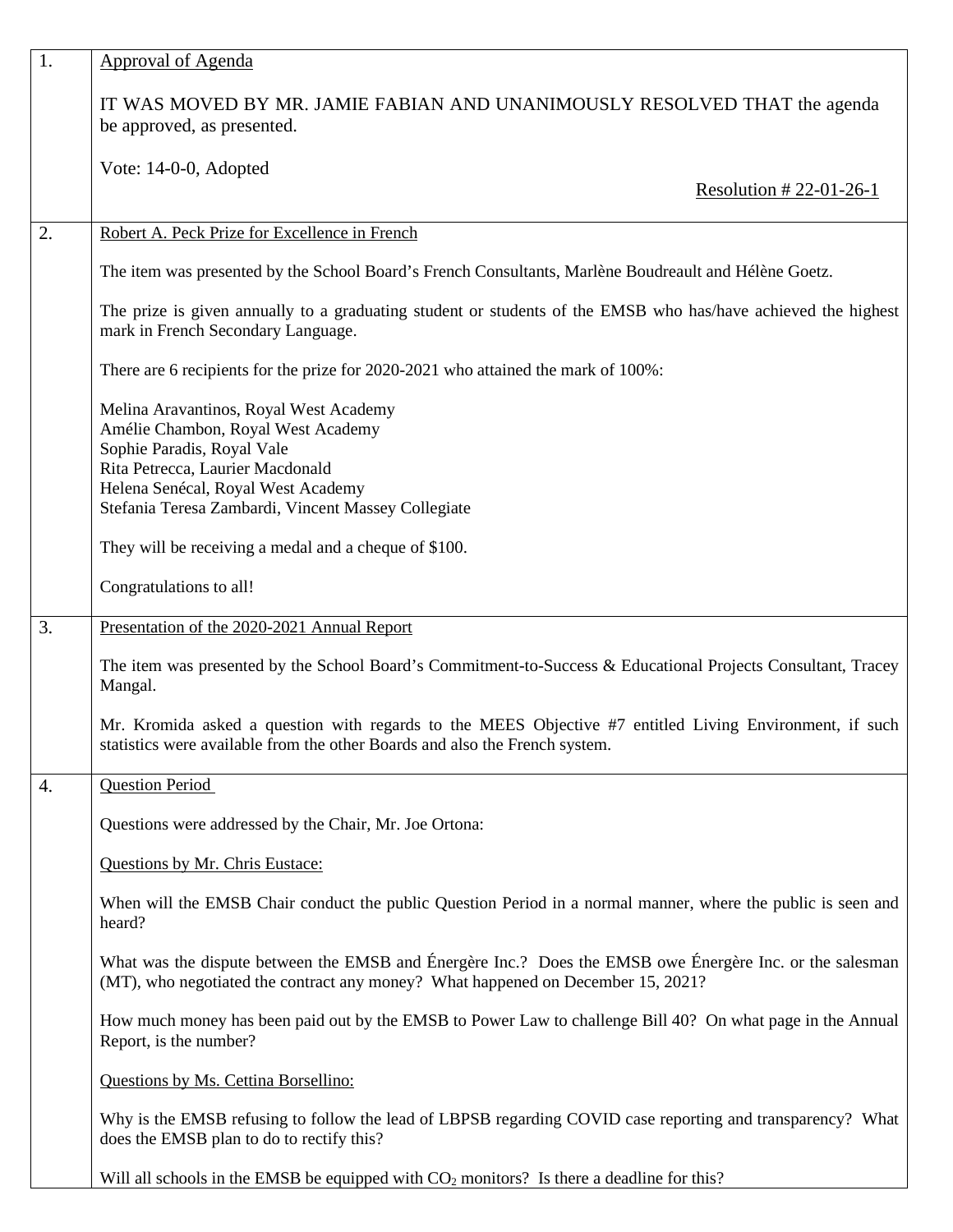|                                                                                    | Will the EMSB provide additional air purifiers in classrooms and lunchrooms where CO <sub>2</sub> rates surpass 1500ppm?<br>(For example, classes with mechanical ventilation, or where open windows are not enough).                                                                                                                                                                                                                                                                                                                                                                                                                                                      |  |  |  |
|------------------------------------------------------------------------------------|----------------------------------------------------------------------------------------------------------------------------------------------------------------------------------------------------------------------------------------------------------------------------------------------------------------------------------------------------------------------------------------------------------------------------------------------------------------------------------------------------------------------------------------------------------------------------------------------------------------------------------------------------------------------------|--|--|--|
|                                                                                    | Will the EMSB advocate for full transparency and reporting of CO <sub>2</sub> levels to parents?                                                                                                                                                                                                                                                                                                                                                                                                                                                                                                                                                                           |  |  |  |
| 5.                                                                                 | <b>Adoption of Minutes</b>                                                                                                                                                                                                                                                                                                                                                                                                                                                                                                                                                                                                                                                 |  |  |  |
| 5.1 Adoption of the Minutes of the Regular Board Meeting held on December 15, 2021 |                                                                                                                                                                                                                                                                                                                                                                                                                                                                                                                                                                                                                                                                            |  |  |  |
|                                                                                    | IT WAS MOVED BY MR. PIETRO MERCURI AND UNANIMOUSLY RESOLVED THAT the<br>Minutes of the Regular Board Meeting held on December 15, 2021, be approved as presented.                                                                                                                                                                                                                                                                                                                                                                                                                                                                                                          |  |  |  |
|                                                                                    | Vote: 14-0-0, Adopted<br>Resolution # 22-01-26-5.1                                                                                                                                                                                                                                                                                                                                                                                                                                                                                                                                                                                                                         |  |  |  |
| 6.                                                                                 | <b>Business Arising Out of Minutes</b>                                                                                                                                                                                                                                                                                                                                                                                                                                                                                                                                                                                                                                     |  |  |  |
|                                                                                    | None.                                                                                                                                                                                                                                                                                                                                                                                                                                                                                                                                                                                                                                                                      |  |  |  |
| In Memoriam<br>7.                                                                  |                                                                                                                                                                                                                                                                                                                                                                                                                                                                                                                                                                                                                                                                            |  |  |  |
|                                                                                    | 7.1 Tribute for January 2022                                                                                                                                                                                                                                                                                                                                                                                                                                                                                                                                                                                                                                               |  |  |  |
| WHEREAS the Board values the contribution made by its employees;                   |                                                                                                                                                                                                                                                                                                                                                                                                                                                                                                                                                                                                                                                                            |  |  |  |
|                                                                                    | WHEREAS the Board wishes to take official cognizance of the passing of any member of its large family<br>of employees;                                                                                                                                                                                                                                                                                                                                                                                                                                                                                                                                                     |  |  |  |
|                                                                                    | IT WAS MOVED BY MR. JOE ORTONA AND UNANIMOUSLY RESOLVED that the Board note<br>with regret the passing of:                                                                                                                                                                                                                                                                                                                                                                                                                                                                                                                                                                 |  |  |  |
|                                                                                    | Georgie Crawford, Retired Fine Arts Consultant and founder of the PSBGM Children's Chorus<br>Yvan Germain, Math Consultant, EMSB                                                                                                                                                                                                                                                                                                                                                                                                                                                                                                                                           |  |  |  |
|                                                                                    | and that the expression of sympathy be sent to the bereaved families.                                                                                                                                                                                                                                                                                                                                                                                                                                                                                                                                                                                                      |  |  |  |
|                                                                                    | Vote: 14-0-0, Adopted                                                                                                                                                                                                                                                                                                                                                                                                                                                                                                                                                                                                                                                      |  |  |  |
|                                                                                    | Resolution #22-01-26-7.1                                                                                                                                                                                                                                                                                                                                                                                                                                                                                                                                                                                                                                                   |  |  |  |
| 8.                                                                                 | Chair's Report                                                                                                                                                                                                                                                                                                                                                                                                                                                                                                                                                                                                                                                             |  |  |  |
|                                                                                    | Presented by the Chair, Mr. Joe Ortona:                                                                                                                                                                                                                                                                                                                                                                                                                                                                                                                                                                                                                                    |  |  |  |
|                                                                                    | At the end of December, before the break, the Grade 7 students at Marymount Academy<br>International celebrated Hanukah. All the students from all faiths and nationalities came together<br>to learn about the Jewish Festival of Lights;<br>The few days before the break, our Board and School Staff worked very hard to ensure that we<br>would be ready to teach all students virtually on their first day back, January 5, 2022;<br>On January 18 <sup>th</sup> the students returned to school and during that week they learned about two<br>very special individuals that we celebrate every year in our schools, Raoul Wallenberg and<br>Martin Luther King Jr.; |  |  |  |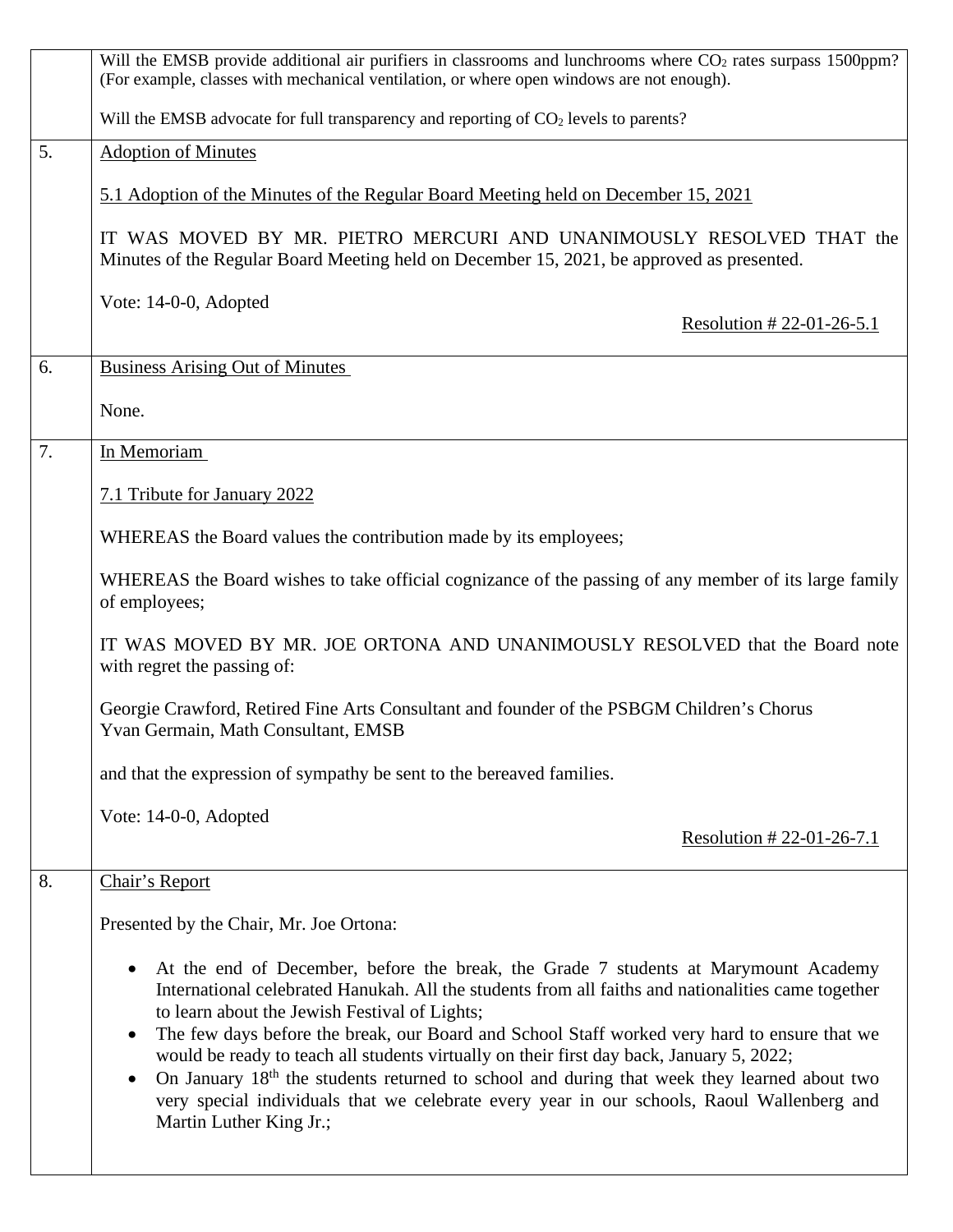|     | On the eve of Kindergarten Registration Week, we the EMSB, are proud to celebrate the diverse<br>culture and community at our schools. Due to the pandemic, the Director General, Directors of<br>Student Services and Educational Services and the Chair kicked off a virtual celebration where<br>we were able to showcase six whole schools of which are offering the public a glimpse into<br>school life;<br>On January 24 <sup>th</sup> , 9 of our schools including Merton School, Gardenview, East Hill, Edinburgh,                                                                    |  |
|-----|------------------------------------------------------------------------------------------------------------------------------------------------------------------------------------------------------------------------------------------------------------------------------------------------------------------------------------------------------------------------------------------------------------------------------------------------------------------------------------------------------------------------------------------------------------------------------------------------|--|
|     | Willingdon, Honoré Mercier, Roslyn, Pierre de Coubertin and Royal Vale participated in a pilot<br>project, where parents were able to reserve a spot for Kindergarten class online.                                                                                                                                                                                                                                                                                                                                                                                                            |  |
| 9.  | Director General's Report                                                                                                                                                                                                                                                                                                                                                                                                                                                                                                                                                                      |  |
|     | Presented by the Director General, Mr. Nicholas Katalifos:                                                                                                                                                                                                                                                                                                                                                                                                                                                                                                                                     |  |
|     | Students and Staff were welcomed back to school on January 18 <sup>th</sup> , rest assured that we are<br>$\bullet$<br>following all of the necessary COVID protocols to ensure the safest conditions possible and we<br>would like to acknowledge all the work that is being done by our employees;                                                                                                                                                                                                                                                                                           |  |
|     | We are pleased to announce that this year 9 of our schools took part in a pilot project where<br>$\bullet$<br>parents had the opportunity to book a registration appointment online. A special thanks to our<br>Web Marketing team and our IT Department for overseeing this process. Some schools had up<br>to 100 reservations, and so we are happy to see not only the success of this program but the<br>interest in our schools;                                                                                                                                                          |  |
|     | Elementary School Registration Week for the 2022-2023 academic year will take place from<br>January $31st$ to February $4th$ ;                                                                                                                                                                                                                                                                                                                                                                                                                                                                 |  |
|     | A new initiative was announced called Celebrating Diversity and Inclusivity, which started on<br>January 21 <sup>st</sup> . The special 6 day event kicked off Elementary and Kindergarten Registration<br>Week and is a virtual celebration showcasing some of our schools on EMSB social media<br>platforms, each offering the public a glimpse into school life and an example of the<br>programming that promotes diversity and inclusion all year round in our schools. Please view<br>our website at www.emsb.qc.ca/diversity and our social media platforms;                            |  |
|     | A Diversity, Equity and Inclusion Committee has been created with a specific mandate to set<br>forth clear guidelines for all stakeholders. It pursues a goal of fostering and promoting a<br>welcoming and inclusive environment which identifies, celebrates, respects and values the<br>contributions and needs of our diverse communities;                                                                                                                                                                                                                                                 |  |
|     | We are completing the process of installing approximately $2,000 \text{ CO}_2$ sensors in all schools and<br>centres. To ensure that air quality is monitored in all schools in Quebec, the Ministry of<br>Education has asked that educational organizations install CO <sub>2</sub> sensors in every classroom used<br>for Pre-School, Elementary, High Schools and for Vocational Training and Adult Education.<br>A system is being implemented to track absences due to COVID in our schools that parents will<br>$\bullet$<br>be able to refer to. More information will be forthcoming. |  |
| 10. | <b>Committee Reports</b>                                                                                                                                                                                                                                                                                                                                                                                                                                                                                                                                                                       |  |
|     | 10.1 ACSES (Advisory Committee on Special Education Services)                                                                                                                                                                                                                                                                                                                                                                                                                                                                                                                                  |  |
|     | There was no report.                                                                                                                                                                                                                                                                                                                                                                                                                                                                                                                                                                           |  |
|     | 10.2 Transportation and Safety Advisory Committee                                                                                                                                                                                                                                                                                                                                                                                                                                                                                                                                              |  |
|     | Item presented by the Chair, Mr. Pietro Mercuri:                                                                                                                                                                                                                                                                                                                                                                                                                                                                                                                                               |  |
|     | Last year the Council of Commissioners was mandated to review our transportation boundaries.<br>A presentation has been prepared which we will show to the Long Range Planning Committee,<br>they will then make their recommendations to the Council;                                                                                                                                                                                                                                                                                                                                         |  |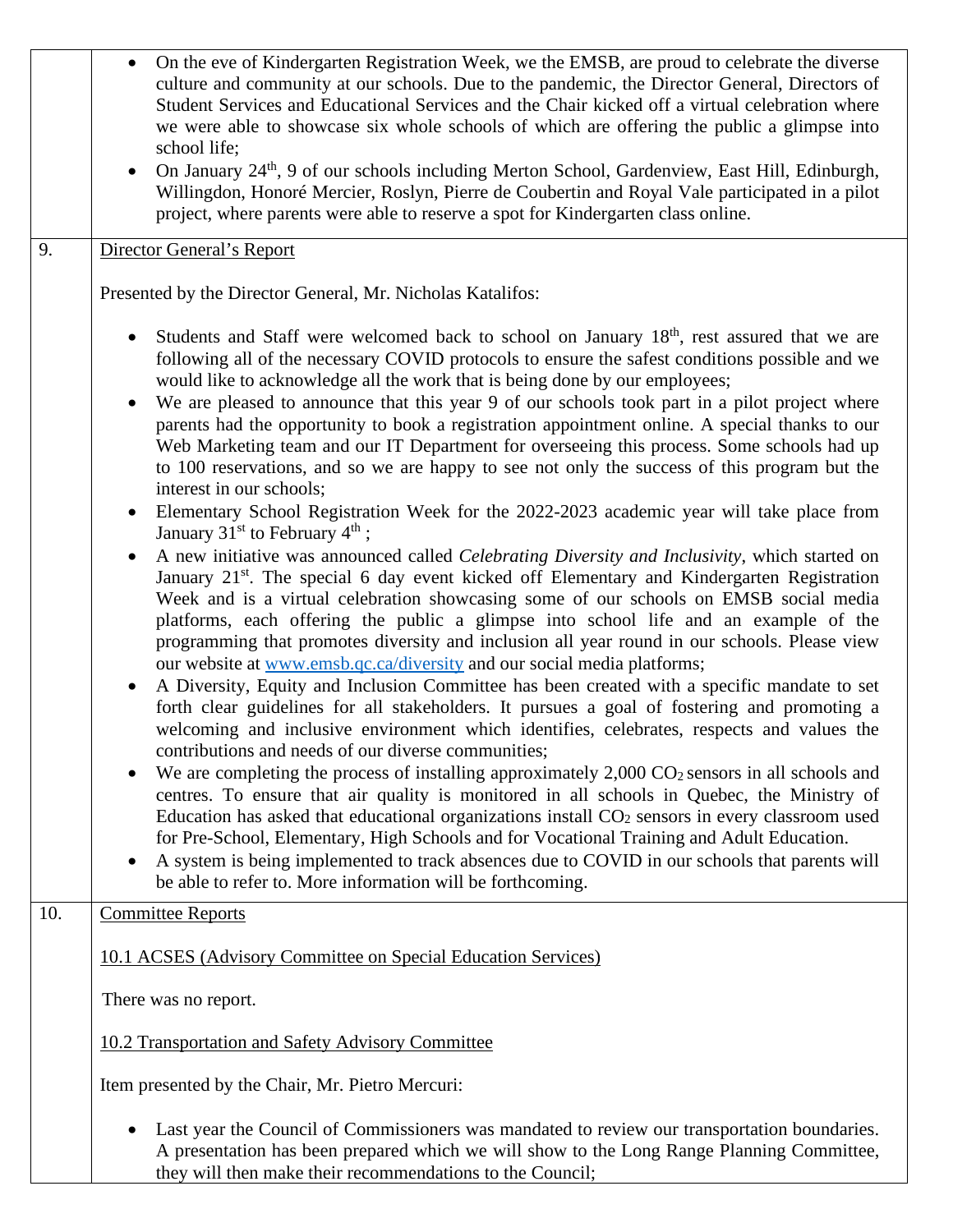- The Board has been working alongside the Principals and Vice-Principals to go over the boundaries and accommodation bussing in order for the Grandfather clause to be applied properly to students who live in the old boundaries where bussing is still provided. At registration, school secretaries have been explaining to parents of students that use accommodation bussing that these bus stops may be abolished in the next few years;
- The mTransport app has been implemented at 9 of our schools so far. It will be implemented in more schools once we have the necessary IT personnel to handle the roll out;
- COVID-19 continues to impact our transportation services especially with our mini-van service as passengers are no longer allowed to sit up front next to the driver for social distancing reasons. Furthermore, many drivers are unable to work due to instances of COVID;
- The transportation budget for 2020-2021 ended with a \$31,000 deficit. There is a \$120,000 deficit projected for the 2021-2022 academic year. Please note that Mesure 30760 in the amount of \$135,000 that was initially confirmed has been removed from the budget and replaced with Mesure 30190 in the amount of \$114,000;
- Every 5 years, the School Board negotiates the contracts with the bussing companies. A subcommittee will be created to determine what can be afforded in terms of increases to these contracts. An update will be given in April.

# 10.3 EMSBPC (English Montreal School Board Parents' Committee)

Items presented by Parent Commissioner, Mr. Tony Speranza:

- A presentation was given on the renewal status for our five 240 Schools. The Committee's delegates had a chance to comment on the presentation. There was a resolution that was past confirming that the EMSB received the documentation;
- The EMSBPC also worked on the internal rules, where members debated and made certain additions. There was a final vote which took place via email.

Items presented by Parent Commissioner, Ms. Maria Corsi:

- There were discussions with regards to the latest measures that were implemented by the Government for the return to school on January  $17<sup>th</sup>$ ;
- The following concerns were discussed:
	- The Governments reliance on parents to replace teachers and how that would affect the student's education;
	- The lack of reporting COVID related absences, however they will be pleased to learn that the EMSB will be implementing a solution to notify parents of cases in their children's school;
	- The back and forth transition from online to in-person and how this may affect the children in terms of their behavior;
	- The Government should be providing teachers with N-95 masks;
	- Although teachers are doing their very best to cope with the pandemic, the students may be less motivated to do their work;
	- Airing out the classrooms by opening the window even during the cold winter.

Item presented by Parent Commissioner, Mr. Daniel Tatone:

• With regards to the Parent Conference, they were able to recruit multiple volunteers. The Parent Conference will take place sometime in May, however the Committee is not yet sure if it will be only virtual or hybrid.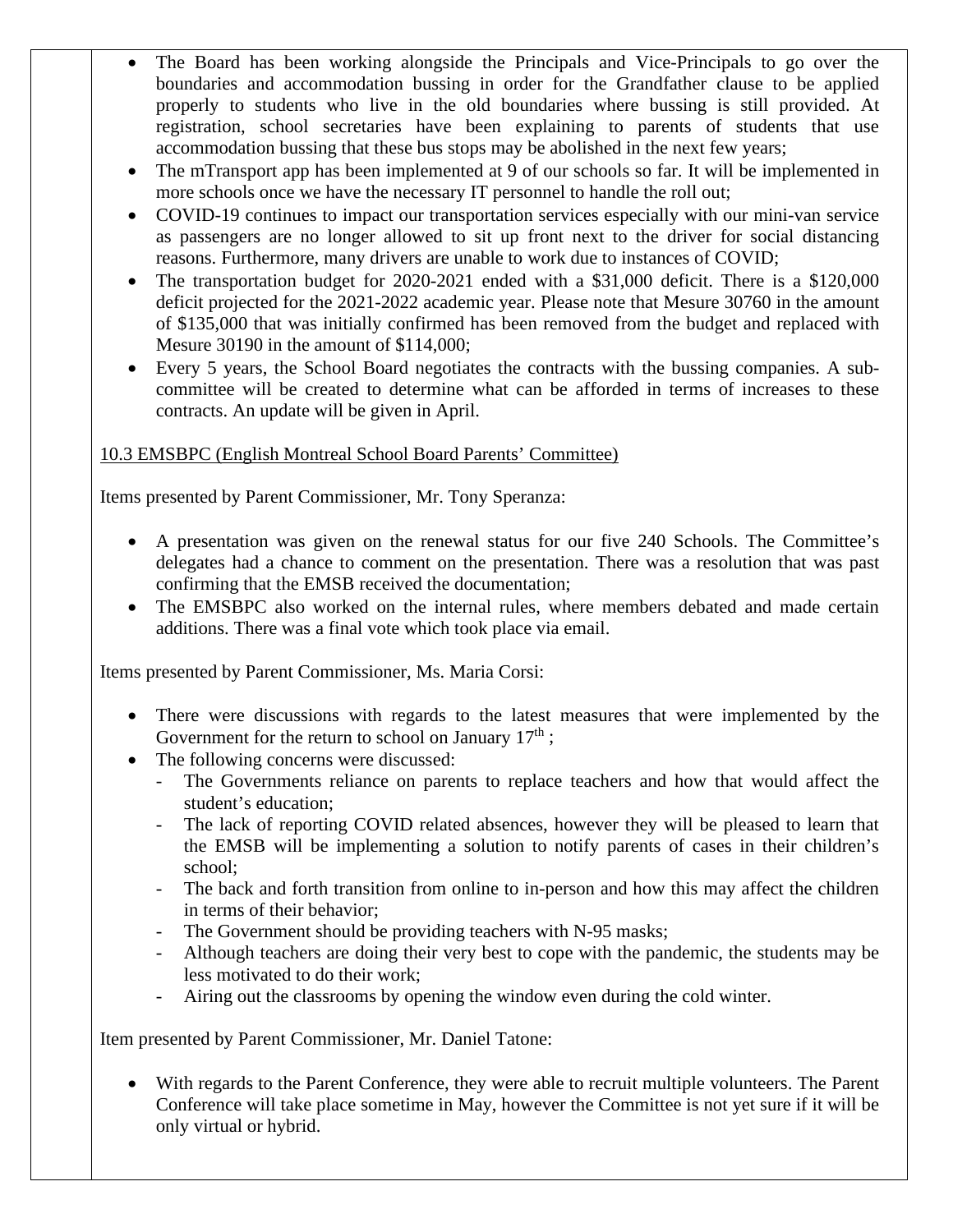### 10.4 Governance and Ethics Committee

Item presented by the Chair, Mr. Julien Feldman:

- The Committee will make a recommendation to the Council to extend the Student Ombudsman's mandate for 1 year;
- The Committee will conduct an extensive review of the by-laws and policies. We are looking at extending formal recognition to some of the Ad Hoc Committees.

# 10.5 Audit Committee

Item presented by the Chair, Mr. James Kromida:

- The Committee looked over the bids from qualified companies, to assure fairness and equitability, and how to evaluate the bids;
- The Committee assessed the responsibilities of the Committee in relation to the Board and Management.

10.6 Human Resources Committee

Item presented by the Chair, Mr. Mario Bentrovato:

There has been no meeting since the last report.

10.7 CGTSIM (Comité de gestion de la taxe scolaire de l'île de Montréal)

Item presented by the Vice-Chair, Mr. Agostino Cannavino:

There has been no meeting since the last report.

10.8 EMSAC (English Montreal Student Advisory Committee)

Item presented by the Observer, Mr. Joseph Lalla:

There has been no meeting since the last report.

### 10.9 QESBA (Quebec English School Boards Association)

Item presented by the Chair, Mr. Joe Ortona, Member on the QESBA:

- QESBA presented their brief on Bill 9, where they stand strongly for an Ombudsman in the English sector;
- An update was given on Bill 96 and Bill 21;
- No decision yet on Bill 40, however we should be receiving news soon;
- The Annual General Meeting will take place on January  $29<sup>th</sup>$ , all Commissioners are welcome.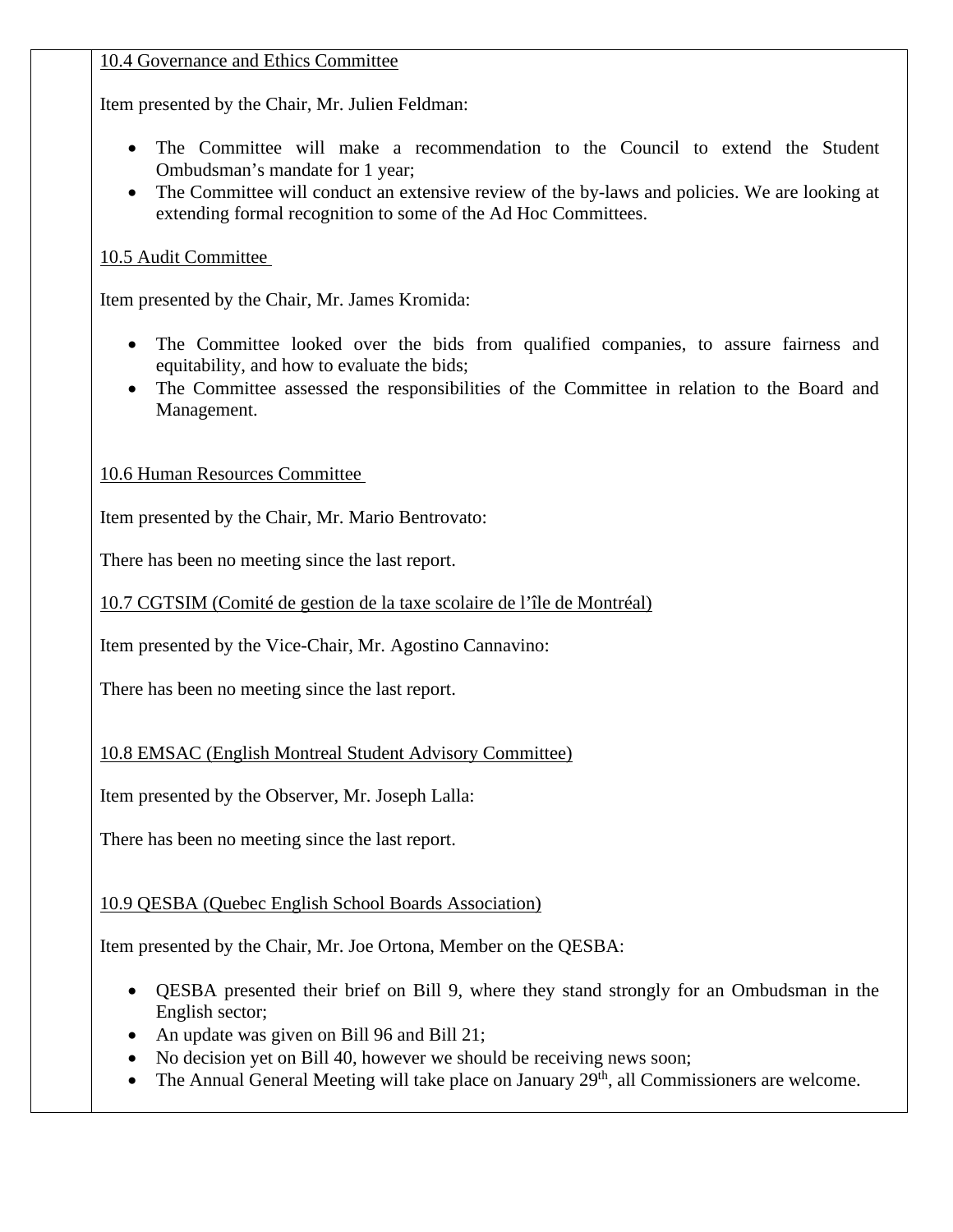| 11.                                           | <b>Commissioners' Report</b>                                                                                                                                                                                                                                                                                                                                                                                                                                                                                                                                                                                                                                                                                                                                                                                                                                                                                                                                                                                                                                      |  |  |
|-----------------------------------------------|-------------------------------------------------------------------------------------------------------------------------------------------------------------------------------------------------------------------------------------------------------------------------------------------------------------------------------------------------------------------------------------------------------------------------------------------------------------------------------------------------------------------------------------------------------------------------------------------------------------------------------------------------------------------------------------------------------------------------------------------------------------------------------------------------------------------------------------------------------------------------------------------------------------------------------------------------------------------------------------------------------------------------------------------------------------------|--|--|
|                                               | Mr. Pietro Mercuri reported the following:                                                                                                                                                                                                                                                                                                                                                                                                                                                                                                                                                                                                                                                                                                                                                                                                                                                                                                                                                                                                                        |  |  |
|                                               | Before the Winter break, every student at Leonardo da Vinci Academy received a book as a gift<br>to enjoy reading over the holidays;<br>Although LDVA had to cancel their holiday caroling concert, due to the early school closures,<br>$\bullet$<br>each class' performance was filmed and posted in Google classroom for parents to watch and<br>enjoy;<br>Grade 6 students performed holiday songs via Zoom to a residence for the elderly to serenade<br>$\bullet$<br>them during their luncheon;<br>The students also wrote cards in Italian to the elderly in a CHSLD to bring them some holiday<br>spirit;<br>Students sent letters of thanks to members of the armed forces to show their appreciation for<br>helping keep them and their loved ones safe during this pandemic;<br>The week of January 31 <sup>st</sup> is Mad Science Week, where every grade starting with Pre-K to Grade<br>$\bullet$<br>6 will have a hands-on Science Workshop with the team from Mad Science to continue instilling<br>a love for discovery, learning and Science! |  |  |
| Mr. Joseph Lalla reported the following:      |                                                                                                                                                                                                                                                                                                                                                                                                                                                                                                                                                                                                                                                                                                                                                                                                                                                                                                                                                                                                                                                                   |  |  |
|                                               | The planning for the inclusive playground at Mackay and Philip E. Layton is completed and the<br>construction is scheduled to begin in the summer. Children with motor, vision, hearing and<br>language impairments will be able to enjoy a playground that is accessible and will have a<br>positive impact on their lives;<br>Kathleen Weil, MNA, also mentioned the project at the National Assembly on December 9th.                                                                                                                                                                                                                                                                                                                                                                                                                                                                                                                                                                                                                                          |  |  |
| Mr. Mario Pietrangelo reported the following: |                                                                                                                                                                                                                                                                                                                                                                                                                                                                                                                                                                                                                                                                                                                                                                                                                                                                                                                                                                                                                                                                   |  |  |
|                                               | With the new measures given from the Government to reopen some sports activities in our<br>$\bullet$<br>schools, we are proud to announce that the Peer Leadership Mentoring Project – LMAC RAMS<br>Volleyball for Pierre De Coubertin, Dante and Honoré Mercier, will be starting soon in St-<br>Leonard. This project will be promoting our High School in a leadership role to our feeder<br>Schools.                                                                                                                                                                                                                                                                                                                                                                                                                                                                                                                                                                                                                                                          |  |  |
| 12.                                           | Recommendation from the Governance and Ethics Committee                                                                                                                                                                                                                                                                                                                                                                                                                                                                                                                                                                                                                                                                                                                                                                                                                                                                                                                                                                                                           |  |  |
|                                               | 12.1 Student Ombudsman Mandate                                                                                                                                                                                                                                                                                                                                                                                                                                                                                                                                                                                                                                                                                                                                                                                                                                                                                                                                                                                                                                    |  |  |
|                                               | <b>WHEREAS</b> the Council of Commissioners of the EMSB appointed Me Isabelle Turgeon as Student<br>Ombudsman for a term of three (3) years, from January 1, 2019 to December 31, 2021, as per resolution<br>$\#$ 18-12-19-14.3;                                                                                                                                                                                                                                                                                                                                                                                                                                                                                                                                                                                                                                                                                                                                                                                                                                  |  |  |
|                                               | <b>WHEREAS</b> the contract between EMSB and Me Turgeon provides the possibility to extend the<br>contract for a period not exceeding one year, under the same conditions;                                                                                                                                                                                                                                                                                                                                                                                                                                                                                                                                                                                                                                                                                                                                                                                                                                                                                        |  |  |
|                                               | <b>WHEREAS</b> the Governance and Ethics Committee recommends to extend the Student Ombudsman's<br>contract until December 31, 2022;                                                                                                                                                                                                                                                                                                                                                                                                                                                                                                                                                                                                                                                                                                                                                                                                                                                                                                                              |  |  |
|                                               |                                                                                                                                                                                                                                                                                                                                                                                                                                                                                                                                                                                                                                                                                                                                                                                                                                                                                                                                                                                                                                                                   |  |  |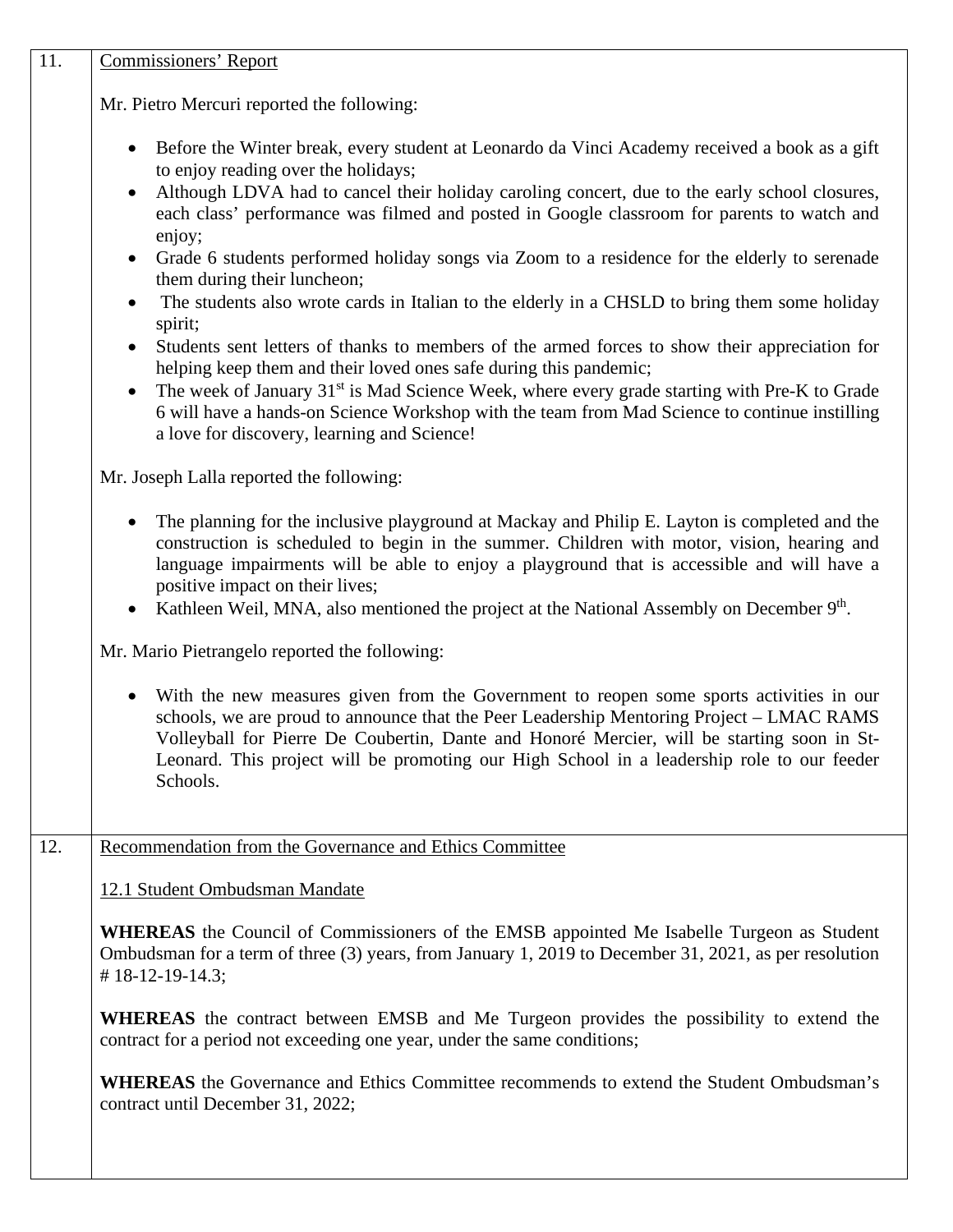|                                                                  | IT WAS MOVED BY MR. PIETRO MERCURI AND UNANIMOUSLY RESOLVED, AS<br>RECOMMENDED BY THE GOVERNANCE AND ETHICS COMMITTEE, THAT the Council of<br>Commissioners of the EMSB extend Me Isabelle Turgeon's contract as Student Ombudsman from<br>January 1, 2022 to December 31, 2022 under the same conditions provided in the agreement between<br>the English Montreal School Board and Me Isabelle Turgeon; |
|------------------------------------------------------------------|-----------------------------------------------------------------------------------------------------------------------------------------------------------------------------------------------------------------------------------------------------------------------------------------------------------------------------------------------------------------------------------------------------------|
|                                                                  | IT WAS FURTHER RESOLVED THAT the Director General and/or the Assistant Directors General<br>be authorized to sign all pertinent documents concerning the extension of contract of the Student<br>Ombudsman.                                                                                                                                                                                               |
|                                                                  | Vote: 14-0-0, Adopted<br>Resolution # 22-01-26-12.1                                                                                                                                                                                                                                                                                                                                                       |
| 13.                                                              | <b>Budget Building Process for 2022-2023 – For Consultation</b>                                                                                                                                                                                                                                                                                                                                           |
|                                                                  | <b>WHEREAS</b> as per Section 193.3 of the Education Act the Resource Allocation Committee must set up<br>a consultation process with a view to establishing objectives and principles governing the annual<br>allocation of revenues in accordance with section 275;                                                                                                                                     |
|                                                                  | <b>WHEREAS</b> as per Section 193.5 of the Education Act the School Board may entrust the functions<br>assigned to the Resource Allocation Committee under this Act to the advisory committee on<br>management, herein after referred to as the Central Management Advisory Committee/Resource<br>Allocation Committee (CMAC/RAC);                                                                        |
|                                                                  | <b>WHEREAS</b> Section 275 of the Education Act states that taking into account the recommendations of<br>the CMAC/RAC, the school board shall establish objectives and principles governing the allocation of<br>its revenues;                                                                                                                                                                           |
|                                                                  | WHEREAS in conformity with Sections 275 and 193.3 of the Education Act, a document entitled<br>Budget Building Process for 2022-2023 has been created;                                                                                                                                                                                                                                                    |
|                                                                  | <b>WHEREAS</b> Appendix A of the document describes the Objectives, Guiding Principles, Criteria and<br>related Orientations proposed for 2022-2023;                                                                                                                                                                                                                                                      |
|                                                                  | <b>WHEREAS</b> the CMAC/RAC and the Management Table have reviewed and endorsed this document;                                                                                                                                                                                                                                                                                                            |
| IT WAS MOVED BY MR. TONY SPERANZA AND UNANIMOUSLY RESOLVED THAT: |                                                                                                                                                                                                                                                                                                                                                                                                           |
|                                                                  | 1) the document entitled Budget Building Process for 2022-2023 be approved and forwarded to the<br>school and centre governing boards and the EMSB Parents' Committee for purposes of<br>consultation as per Section 275 of the Education Act, as outlined in the documentation submitted<br>at this meeting;                                                                                             |
|                                                                  | 2) the document entitled Budget Building Process for 2022-2023 be also forwarded to ACSES and<br>EMSAC for feedback, as outlined in the documentation submitted at this meeting;                                                                                                                                                                                                                          |
|                                                                  | 3) the results of the consultation be returned to the Director of Financial Services, Ms. Livia<br>Nassivera, no later than March 25, 2022.                                                                                                                                                                                                                                                               |
|                                                                  | Vote: 14-0-0, Adopted<br><u>Resolution #22-01-26-13</u>                                                                                                                                                                                                                                                                                                                                                   |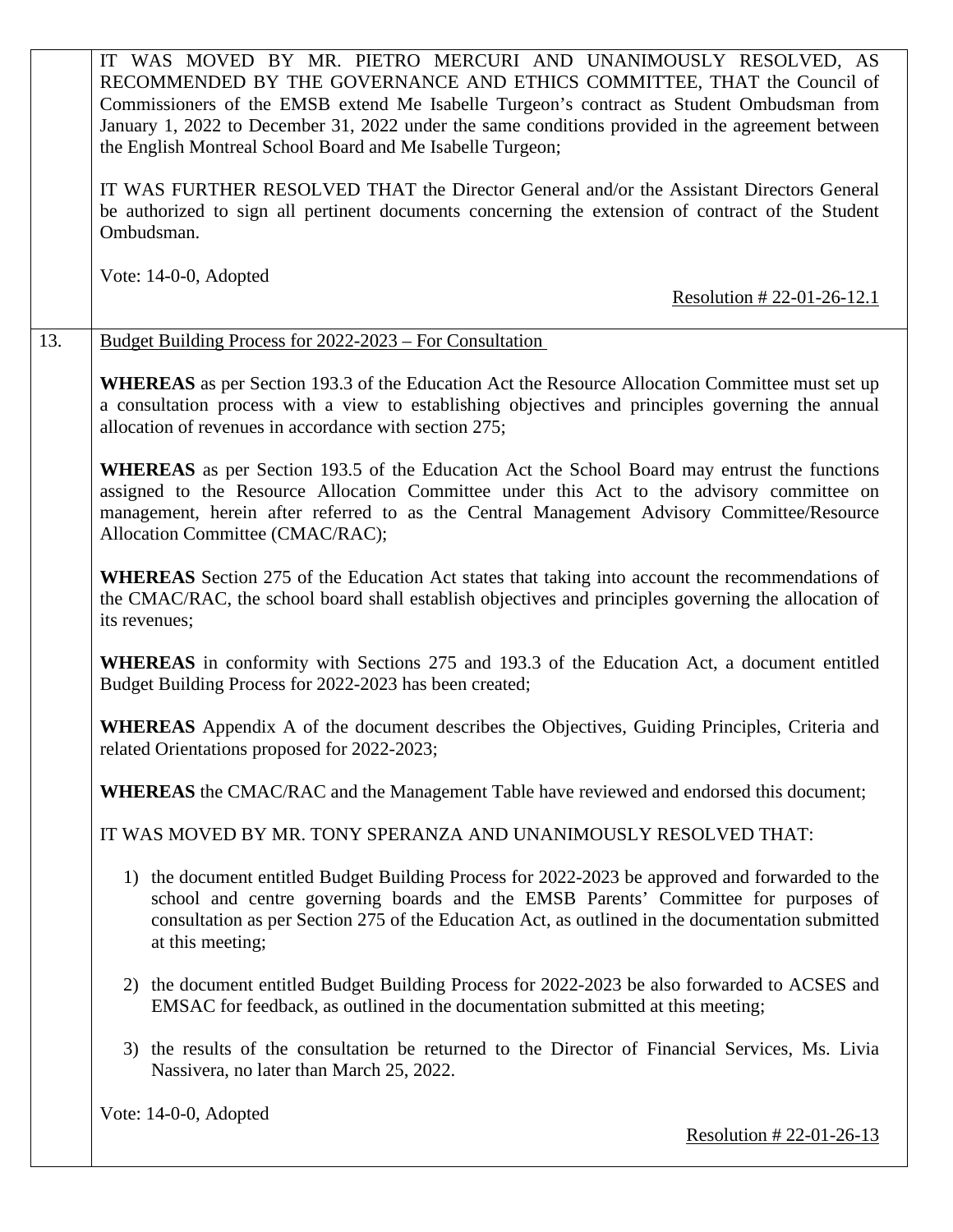| 14.                                                                                                                                                                                                                                                                                                                                                                                                                                                                                                                                                                                                           | <b>EMSB Council Committees</b>                                                                                                                                                                                                                                                                                                                                                                                                                                                                                                                                                                                                                                                                                                                                           |  |  |  |
|---------------------------------------------------------------------------------------------------------------------------------------------------------------------------------------------------------------------------------------------------------------------------------------------------------------------------------------------------------------------------------------------------------------------------------------------------------------------------------------------------------------------------------------------------------------------------------------------------------------|--------------------------------------------------------------------------------------------------------------------------------------------------------------------------------------------------------------------------------------------------------------------------------------------------------------------------------------------------------------------------------------------------------------------------------------------------------------------------------------------------------------------------------------------------------------------------------------------------------------------------------------------------------------------------------------------------------------------------------------------------------------------------|--|--|--|
|                                                                                                                                                                                                                                                                                                                                                                                                                                                                                                                                                                                                               | Item Removed.                                                                                                                                                                                                                                                                                                                                                                                                                                                                                                                                                                                                                                                                                                                                                            |  |  |  |
| 15.                                                                                                                                                                                                                                                                                                                                                                                                                                                                                                                                                                                                           | Resolution to Endorse the Quebec Community Groups Network's Resolution on the Definition of                                                                                                                                                                                                                                                                                                                                                                                                                                                                                                                                                                                                                                                                              |  |  |  |
| <b>Quebec's English-Speaking Community</b>                                                                                                                                                                                                                                                                                                                                                                                                                                                                                                                                                                    |                                                                                                                                                                                                                                                                                                                                                                                                                                                                                                                                                                                                                                                                                                                                                                          |  |  |  |
|                                                                                                                                                                                                                                                                                                                                                                                                                                                                                                                                                                                                               |                                                                                                                                                                                                                                                                                                                                                                                                                                                                                                                                                                                                                                                                                                                                                                          |  |  |  |
|                                                                                                                                                                                                                                                                                                                                                                                                                                                                                                                                                                                                               | WHEREAS the Quebec Community Groups Network wrote the following letter to François Legault,<br>Premier and Minister Responsible for Relations with English-Speaking Quebecers which reads as follows:                                                                                                                                                                                                                                                                                                                                                                                                                                                                                                                                                                    |  |  |  |
|                                                                                                                                                                                                                                                                                                                                                                                                                                                                                                                                                                                                               | Dear Premier Legault,                                                                                                                                                                                                                                                                                                                                                                                                                                                                                                                                                                                                                                                                                                                                                    |  |  |  |
|                                                                                                                                                                                                                                                                                                                                                                                                                                                                                                                                                                                                               | As proud Quebecers, we reject your government's impractical and ill-advised decision to label our<br>community as "historic Anglophones" and your plan to limit government services to citizens who<br>are eligible to attend English schools.                                                                                                                                                                                                                                                                                                                                                                                                                                                                                                                           |  |  |  |
| Our community is an integral part of Quebec with full rights to participate in Quebec society and<br>to receive government services. We are not some folkloric 'historic' group. We are full-fledged<br>Quebecers, who are committed to building an inclusive Quebec where French is the common<br>language. Our institutions serve all Quebecers and are among the fleurons du Québec – world-<br>class educational, research, and health care establishments that attract top notch scientists and<br>researchers working on leading edge technology that benefits all Quebecers as well as our<br>economy. |                                                                                                                                                                                                                                                                                                                                                                                                                                                                                                                                                                                                                                                                                                                                                                          |  |  |  |
|                                                                                                                                                                                                                                                                                                                                                                                                                                                                                                                                                                                                               | We remind you that eligibility to attend school in English in Quebec is not in any way linked to the<br>language of the student or the parent. Rather, it is linked to the language of instruction received by<br>the parent or the previous educational pathway of the student. Thus, the English-speaking minority<br>does not coincide with the 'English-school-eligible' category. Many members of the English-<br>speaking community attended French schools in order to perfect their knowledge of Quebec's<br>common language; under your proposal, they would not qualify to receive written services in<br>English. Meanwhile, ironically, Francophones who attended English schools in their youth would<br>have the right to receive the services in English. |  |  |  |
|                                                                                                                                                                                                                                                                                                                                                                                                                                                                                                                                                                                                               | Most importantly, the use of the 'English-school-eligible' category is grossly under-inclusive. It<br>removes the right to receive services including health care in English from between 300,000 and<br>500,000 English-speaking Quebecers. It is utterly divorced from our community's self-<br><i>identification.</i>                                                                                                                                                                                                                                                                                                                                                                                                                                                 |  |  |  |
|                                                                                                                                                                                                                                                                                                                                                                                                                                                                                                                                                                                                               | More broadly, the attempt to create categories of citizens who are eligible for certain services is<br>deeply troublesome from a public governance perspective. Minorities define themselves; they are<br>not defined by the state. The English-speaking minority of Quebec does not define itself based on<br>the 'English-school-eligible' category, and the expanded use of this category is offensive.                                                                                                                                                                                                                                                                                                                                                               |  |  |  |
|                                                                                                                                                                                                                                                                                                                                                                                                                                                                                                                                                                                                               | Premier Legault, your government should not be attempting to define our community or limiting<br>our access to government services, whether for critical health and social services or the right to<br>pay our taxes in English. As Premier Lucien Bouchard famously stated in 1996 at the Centaur<br>theatre: "When you go to the hospital and you are in pain, you may need a blood test, but you<br>certainly don't need a language test."                                                                                                                                                                                                                                                                                                                            |  |  |  |
|                                                                                                                                                                                                                                                                                                                                                                                                                                                                                                                                                                                                               | We believe that the right to communication and services in English should never be based on<br>eligibility for English instruction. We are confident that the status quo reflects the values and                                                                                                                                                                                                                                                                                                                                                                                                                                                                                                                                                                         |  |  |  |

*generosity of spirit of all Quebecers.*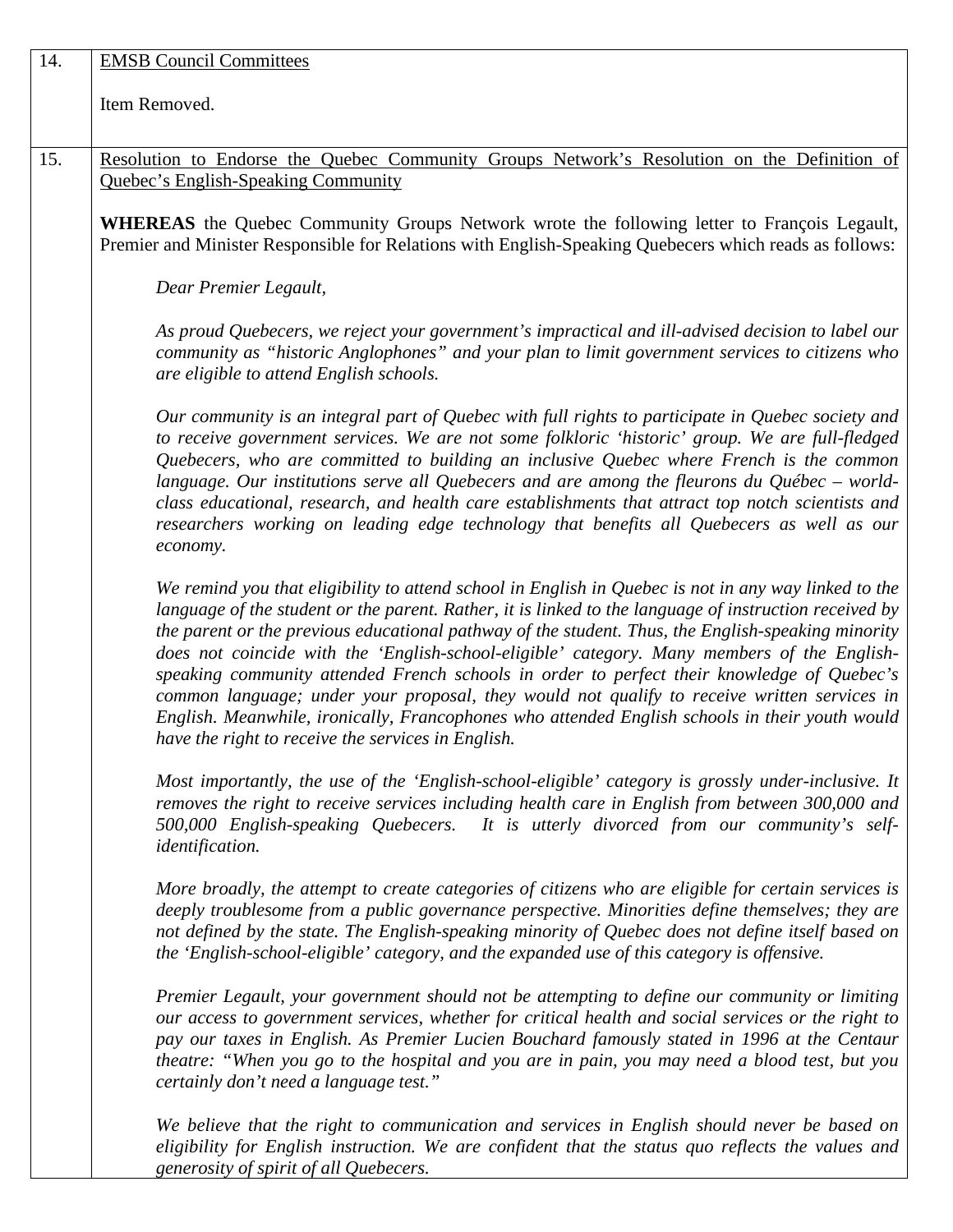**WHEREAS** the QCGN adopted the following resolution:

"Resolution on the Definition of Quebec's English-speaking Community

WHEREAS during his inaugural address to the National Assembly on October 19, 2021, Premier François Legault stated:

"I want to speak to the historic English-speaking community of Quebec. You are an integral part of Quebec. As a historic community, you have your own institutions: Schools, colleges, universities, hospitals, the media. Canada's francophone minorities dream of mastering so many institutions. No minority in Canada is better served than English-speaking Quebecers and we are proud of that."

WHEREAS the following day Premier Legault defined the historic English-speaking community as those individuals who are eligible for English schooling in Quebec;

WHEREAS eligibility to attend school in English in Quebec is not in any way linked to the language of the student or the parent. Rather, it is linked to the language of instruction received by the parent or the educational pathway of the student or his or her siblings. Meanwhile, ironically, Francophones who attended English schools and their children would be provided the right to receive government services in English;

WHEREAS the use of the 'English-eligible' category in Bill 96 is grossly under-inclusive – eliminating the right to access services in English for between 300,000 and 500,000 English-speaking Quebecers – and is entirely disconnected from the community's self-identification;

WHEREAS under international norms minorities define themselves; they are not defined by the state;

WHEREAS any attempt to discriminate by creating categories of citizens then deemed eligible to receive certain government services is deeply troublesome from a public governance perspective;

WHEREAS English-speaking Quebecers are full and contributing members of Quebec society who are committed to building an inclusive Quebec where French is the common language.

BE IT RESOLVED THAT any attempt by the Government of Quebec to define the English-speaking Quebecers as an 'historic' community or limit their right to receive government communications and services in English is profoundly objectionable. Furthermore, rights and services should never be based on eligibility for English instruction."

**WHEREAS** the letter to the Premier has been signed by more than 4,000 Quebecers, including Senators, Mayors, Councillors, School Board Chairs and Commissioners, including, from the English Montreal School Board: Joe Ortona, Chair, and Commissioners Maria Corsi, Joseph Lalla, Julien Feldman, Sophie De Vito and Tony Speranza;

**WHEREAS** the resolution was adopted by many organizations throughout Quebec, including:

Almage Senior Community Centre Atwater Library and Computer Centre Batshaw Youth and Family Centres Foundation Black Community Resource Centre (BCRC) Canadian Hellenic Congress Catholic Action Montreal Chez Doris Coasters Association Community Economic Development and Employability Corporation – CEDEC Contactivity Centre Côte Saint-Luc Municipal Council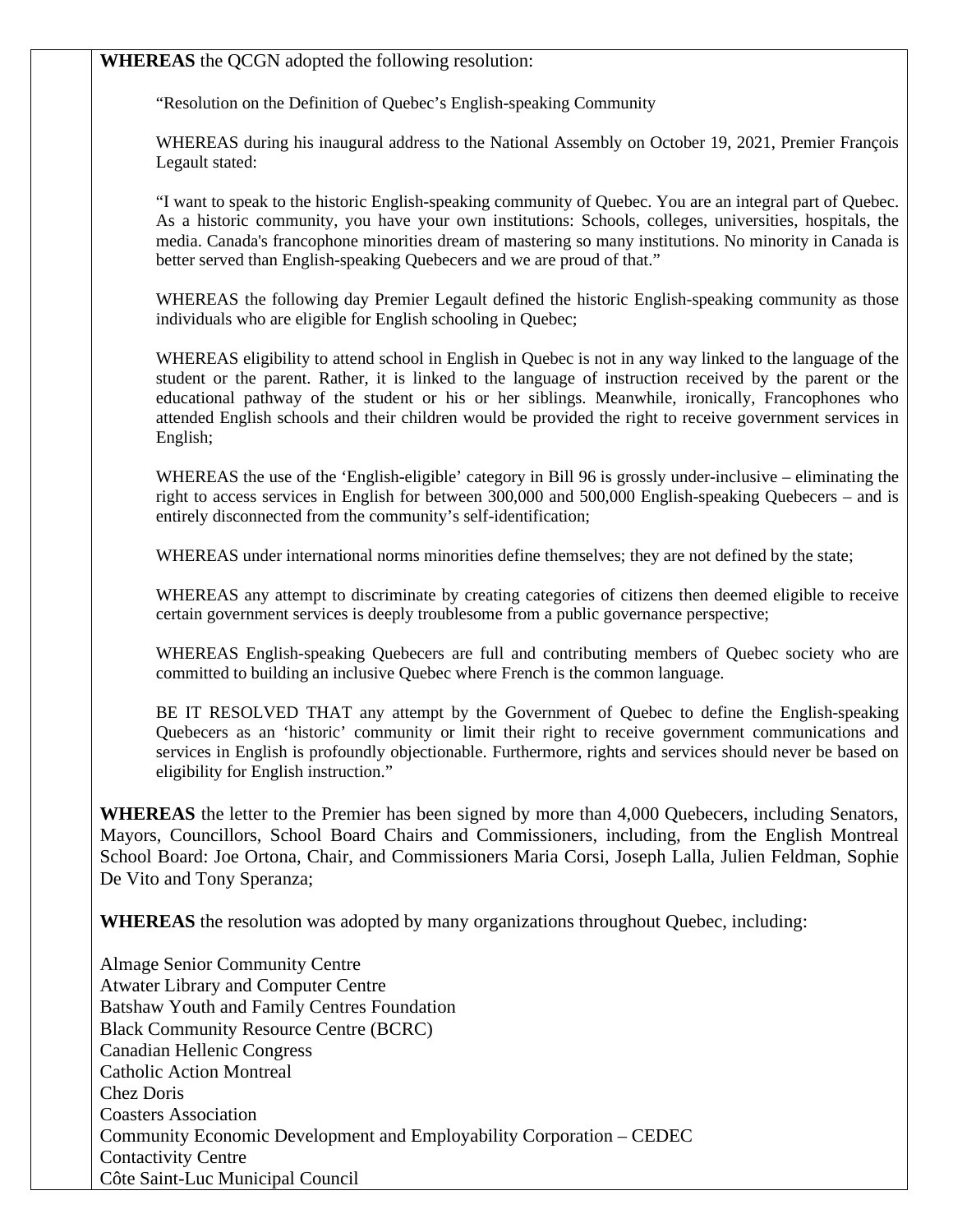English Language Arts Network (ELAN) English Parents' Committee Association (EPCA) English-Speaking Catholic Council (ESCC) Eva Marsden Center for Social Justice and Aging Filipino Heritage Society of Montreal (FHSM) Gay and Grey Montreal Greene Avenue Community Centre Habilitas Foundation Handicap Life Dignity Heritage Lower Saint Lawrence Jamaica Association of Montreal (JAM) Lakeshore General Hospital Foundation La Collective des femmes de Nicolet et région Linda Leith Publishing McGill University Health Centre Foundation Miriam Foundation Montreal Council of Women Native Women's Shelter of Montreal Phelps Helps Provincial Council of Women of Quebec Quebec Association of Independent Schools (QAIS) Quebec English School Boards Association (QESBA) Quebec Community Newspaper Association (QCNA) Quebec Writers' Federation Quebec Counselling Association (QCA) RECAA Respecting Elders: Communities Against Abuse Regional Association of West Quebecers (RAWQ) Saint Columba House Secretariat of the Black Community Forum (BCF) Seniors Action Quebec South Asian Women's Community Centre Council (SAWCC) Quebec Community Groups Network (QCGN) Quebec 4-H Association (4-H Quebec) Townshippers' Association Union United Church UrbaNature Education West Island Black Community Association (WIBCA) Westmount Municipal Council YES Employment + Entrepreneurship IT WAS MOVED BY MR. JULIEN FELDMAN AND UNANIMOUSLY RESOLVED that the English Montreal School Board (EMSB) endorse the QCGN's position on Bill 96 and endorse its Resolution on the Definition of Quebec's English-Speaking Community. Vote: 14-0-0, Adopted Resolution # 22-01-26-15 16. COVID-19 Cases Directives **WHEREAS** the N-95 masks are not to be distributed to the students and staff members; **WHEREAS** the EMSB urges that the Québec Government reconsider their directives of the distribution of N-95 masks to EMSB staff members;